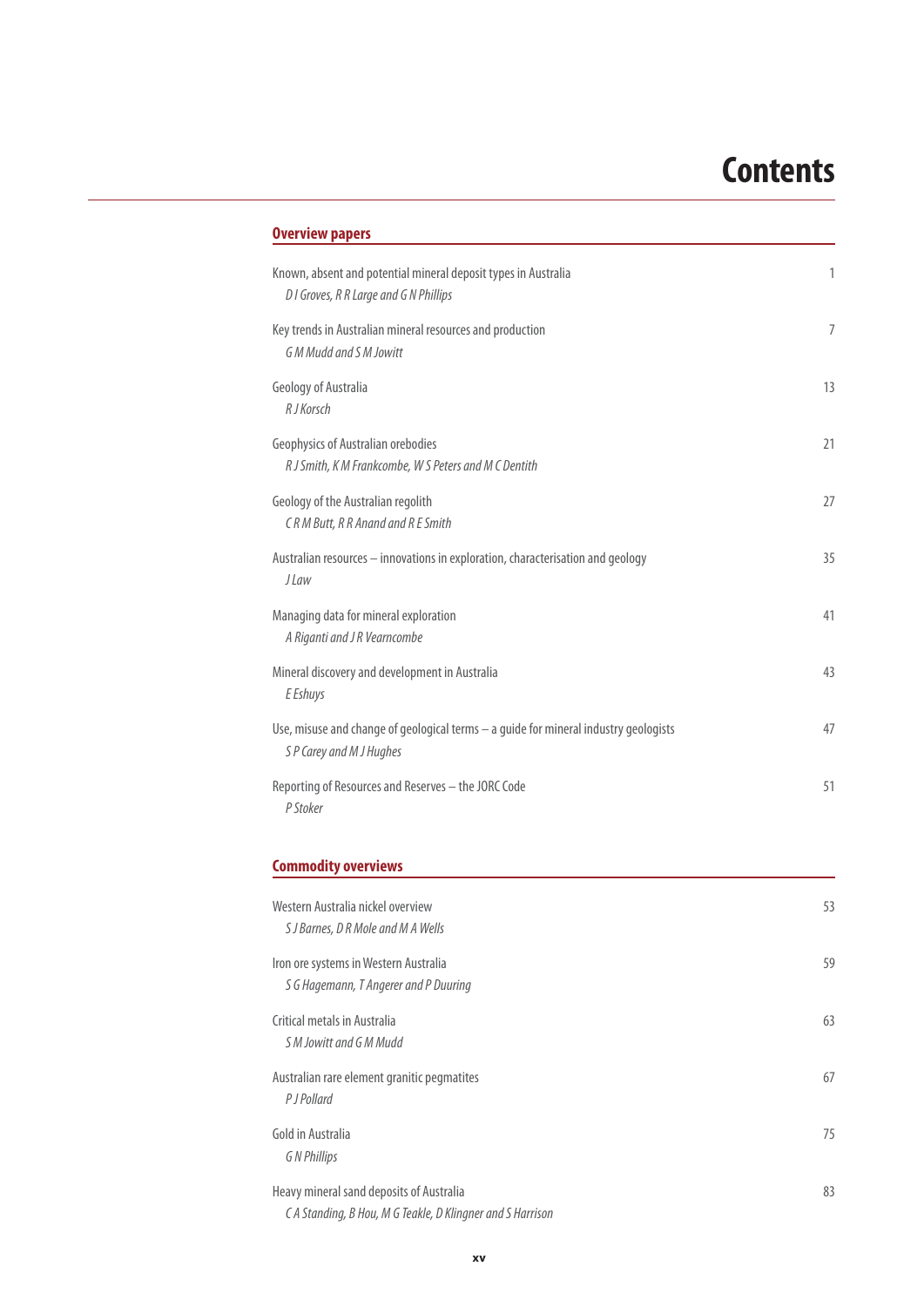## **Yilgarn Craton**

| Yilgarn Craton geology<br>N L Wyche and S Wyche                                                                                                             | 89  |
|-------------------------------------------------------------------------------------------------------------------------------------------------------------|-----|
| Yilgarn Craton - mineral deposits and metallogeny<br>JR Vearncombe and M Elias                                                                              | 95  |
| Long-Victor nickel sulfide deposits, Kambalda<br>S Staude, S Sheppard, P Parker and J Paggi                                                                 | 107 |
| Deacon nickel sulfide deposit, Tramways Dome, Kambalda<br>JD Hicks and R G Parkinson                                                                        | 113 |
| Widgiemooltha nickel deposits<br>R A Hatfield, P Muccilli and M Muller                                                                                      | 117 |
| Black Swan nickel sulfide deposits<br>S J Barnes, N Hutchison and S Warriner                                                                                | 123 |
| Nickel deposits of the Mt Keith and Leinster regions, Agnew-Wiluna Belt<br>CS Perring, M T Rieuwers, E E Western, M M Menicheli, W F Greenwood and M J Gole | 127 |
| Cosmos nickel sulfide deposit<br>T Thordarson and A de Joux                                                                                                 | 133 |
| Nova-Bollinger Ni-Cu-Co sulfide deposit<br>P Parker, J Bartlett, K Hodges, A Thompson and J G Standing                                                      | 139 |
| Fisher East nickel-sulfide deposits<br>W Belbin, I Mulholland, L Burley, D R Mole and S J Barnes                                                            | 143 |
| Rosie and C2 Ni-Cu-PGE deposits, Duketon<br>P Parker, J Day and J Paggi                                                                                     | 145 |
| Murrin Murrin and Bulong smectite-hosted nickel laterite deposits<br>M A Wells and CRM Butt                                                                 | 149 |
| Greenbushes tin, tantalum and lithium deposit<br><b>G A Partington</b>                                                                                      | 153 |
| Mount Mulgine tungsten deposit<br>JR Vearncombe, S Bright and G Conner                                                                                      | 159 |
| Mount Marion lithium pegmatite deposit<br><b>B</b> Smith and J Ross                                                                                         | 161 |
| Mount Weld and Gifford Creek rare earth elements carbonatites<br>F Pirajno, I González-Álvarez, A Border and T M Porter                                     | 163 |
| Teutonic Bore - Jaguar - Bentley volcanogenic massive sulfide field<br>P Parker, S Belford, R Maier, S Lynn and W Stewart                                   | 167 |
| Golden Grove Zn-Cu-Au deposits<br>C Gellie, S Neal and N Hughes                                                                                             | 173 |
| Iron ore deposits of the Yilgarn Craton<br>P Duuring, T Angerer and S G Hagemann                                                                            | 181 |
| Kalgoorlie goldfield - petrology, alteration and mineralisation of the Golden Mile Dolerite<br>G N Phillips, J Hergt and R Powell                           | 185 |
| Mount Charlotte deposit, Kalgoorlie goldfield<br>A G Mueller                                                                                                | 195 |
| Kundana goldfield<br>DP Cooke, T Ramsey, J M Miller and A B Bath                                                                                            | 199 |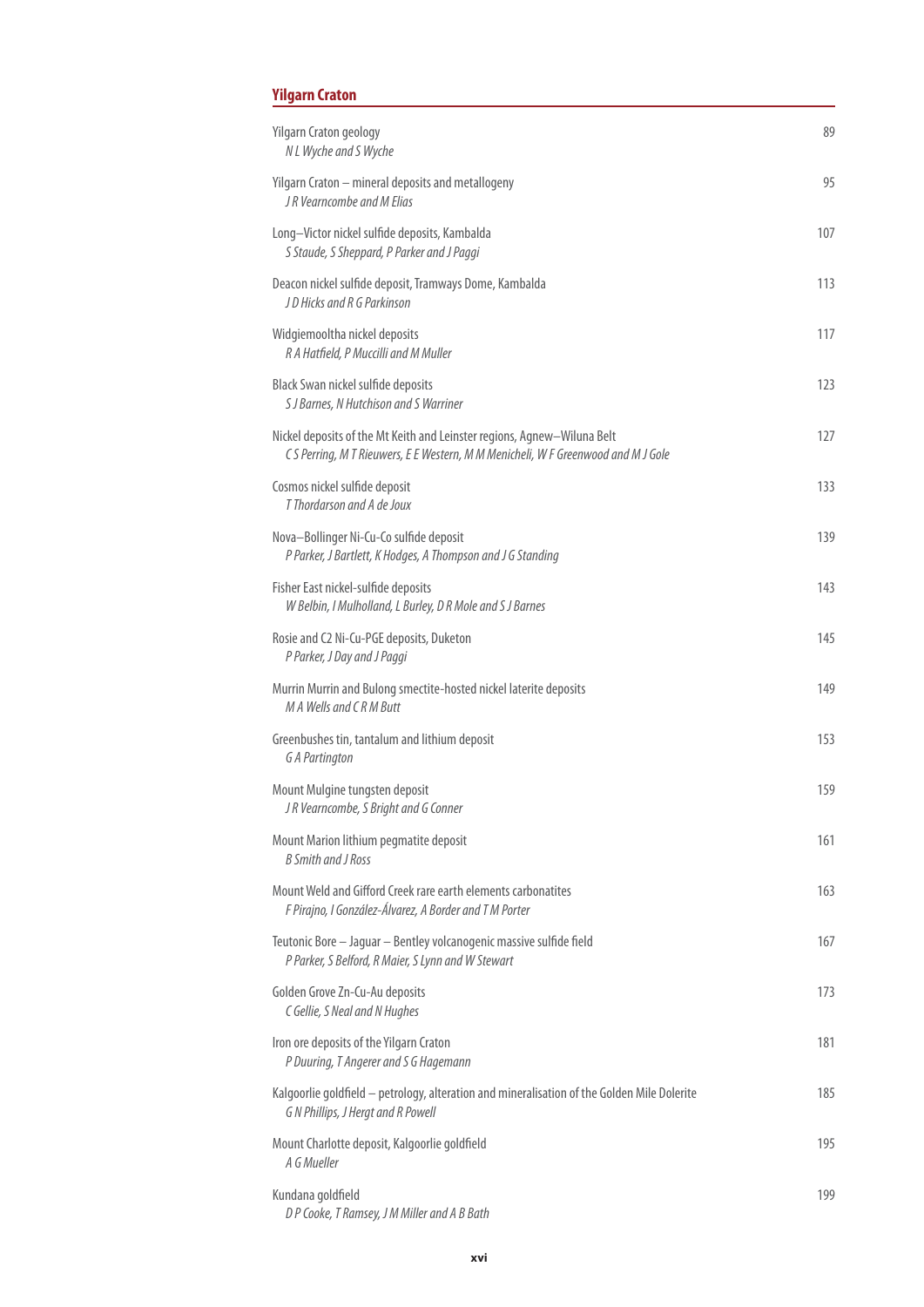| Coolgardie goldfield<br>M D Goodz and L A Money                                                                                                                     | 207 |
|---------------------------------------------------------------------------------------------------------------------------------------------------------------------|-----|
| <b>Bullabulling goldfield</b><br>G A Partington, T P Davis and T W B Pilcher                                                                                        | 211 |
| Kambalda - St Ives goldfield<br>S K Oxenburgh, M Falconer, D Doutch, P Edmonds, A Foley and M Jane                                                                  | 215 |
| Mount Monger goldfield including Daisy Milano and Randalls<br>M D Goodz, L Cohalan, G Thynne, E Summerhayes, J Benton, C McGahren and M Jones                       | 223 |
| Kanowna Belle gold deposit<br>A Bull, J Rogers, A Ross and G Tripp                                                                                                  | 229 |
| Gold deposits of the Leonora district<br>S A Jones and W K Witt                                                                                                     | 235 |
| Red October gold deposit<br><b>WK Witt and T Laneyrie</b>                                                                                                           | 243 |
| Carosue Dam gold deposits<br>W K Witt and D Mills                                                                                                                   | 245 |
| Sunrise Dam gold deposit<br>M Nugus, N H S Oliver, T G Blenkinsop, E J Hill, S Finlayson and J S Cleverley                                                          | 249 |
| Gold deposits of the Granny Smith - Wallaby district<br>R B Tully, H K Platt, A R Chirnside and A L Murray                                                          | 255 |
| Moolart Well, Garden Well and Rosemont gold deposits<br>J Balkau, T French and T Ridges                                                                             | 261 |
| Gruyere gold deposit, Yamarna<br>JP Osborne, J Levett, J Donaldson, R Berg, C Davys, K Prentice, D Tullberg, L Z Lubieniecki,<br>J A Tunjic, A B Bath and J W Libby | 267 |
| Jundee gold deposit<br>S Smith, R Haese and M W Grigson                                                                                                             | 273 |
| Sandstone goldfield<br>R S Davies, D Ryan, D I Groves, A Trench, J P Sykes, J G Standing, C Jia and W Robertson                                                     | 279 |
| Andy Well gold deposit, Meekatharra<br>T Wellman, M Cossom, R Hingston and S Stephens                                                                               | 283 |
| Boddington-Wandoo gold-copper deposit<br><b>TM Porter</b>                                                                                                           | 287 |
| Yilgarn gold deposits in higher metamorphic grade domains<br>R Powell and G N Phillips                                                                              | 291 |
| Tropicana gold deposit<br>M G Doyle, B Catto, D Gibbs, M Kent and J Savage                                                                                          | 299 |
| Plutonic goldfield<br>M F Gazley, G Duclaux, M A Pearce, L A Fisher, E du Plessis, S Murray and R M Hough                                                           | 307 |
| Big Bell gold deposit and its precursors<br>G N Phillips, R Powell and C D de Nooy                                                                                  | 313 |
| Glenburgh goldfield<br>LK Roche, SP Johnson, M Dunbar and J Goldsworthy                                                                                             | 317 |
| Carbonate-related uranium deposits of the north-east Yilgarn<br>G J Shirtliff, S Kneer and R A Cox                                                                  | 321 |
|                                                                                                                                                                     |     |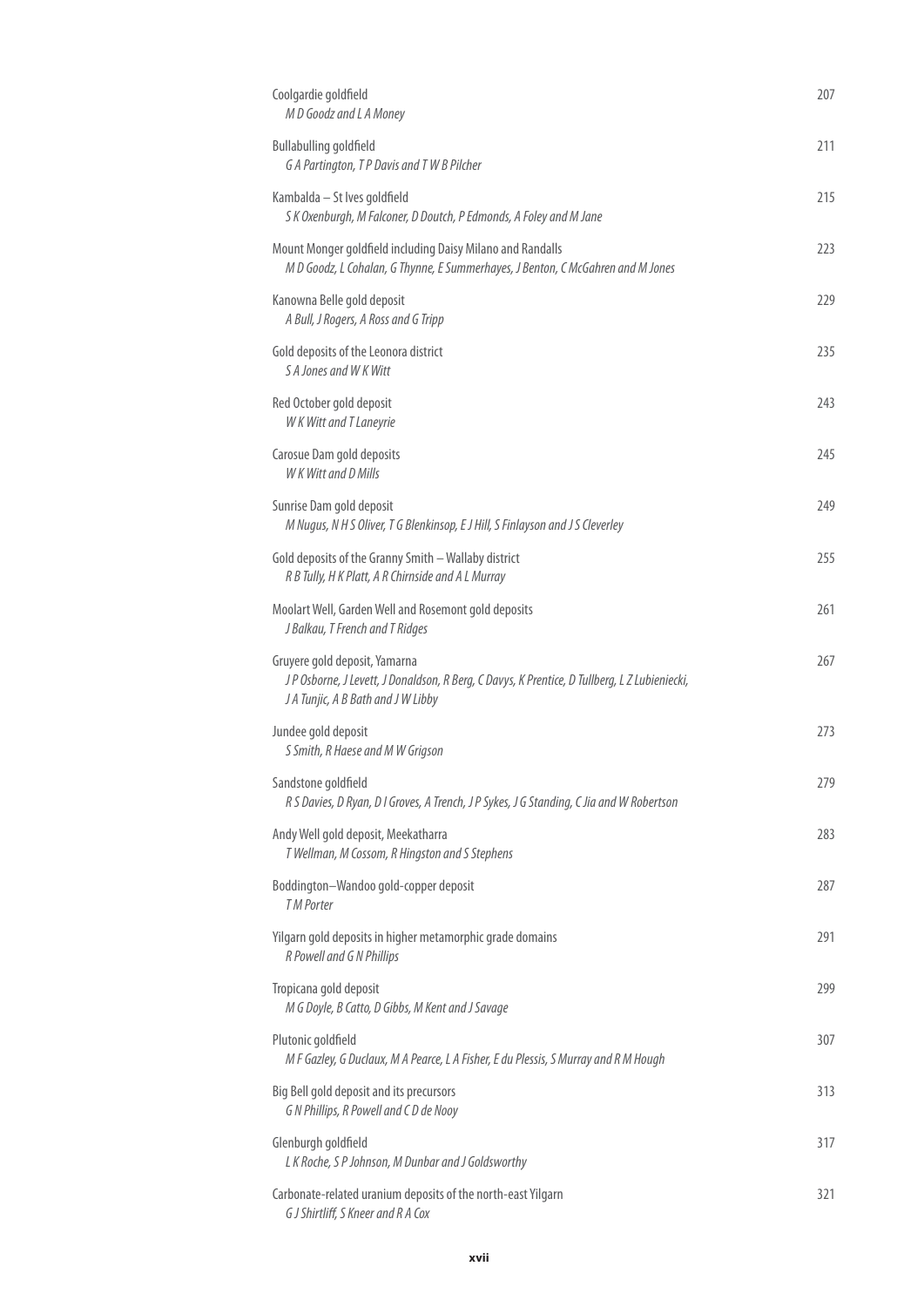## **Pilbara Craton**

| Pilbara Craton geology and metallogeny<br>D L Huston, N L Wyche, A Hickman and M Norman                                           | 325 |
|-----------------------------------------------------------------------------------------------------------------------------------|-----|
| Munni Munni platinum group element mineralisation, west Pilbara Craton<br>D M Hoatson                                             | 331 |
| Pilgangoora lithium-tantalum pegmatite deposit<br>M T Sweetapple, J Holmes, J Young, M W Grigson, L Barnes and S Till             | 339 |
| Spinifex Ridge molybdenum-copper deposit<br><b>B Cummins and B Cairns</b>                                                         | 343 |
| Banded iron formation-hosted iron ore deposits of the Pilbara Craton<br>P Duuring, Y Teitler and S G Hagemann                     | 345 |
| Chichester and Solomon bedded and channel iron deposits<br>J M F Clout, C Counsell and C Simpson                                  | 351 |
| Nyidinghu and Eliwana - Flying Fish bedded iron deposits<br>D Kepert, S Robinson, N Clarke and N Nitschke                         | 359 |
| Mt Tom Price, Paraburdoo and western Hamersley iron ore deposits<br>W Thorne, H Dalstra, J Gordon, M Paine and S G Hagemann       | 363 |
| BIF-hosted high-grade iron ore deposits in the eastern Hamersley Province<br>T Angerer, S G Hagemann, D Lascelles and H Reichardt | 369 |
| Channel iron deposits of the Pilbara<br>E Ramanaidou, M A Wells, R Morris, G Duclaux, N Evans and M Danišík                       | 375 |
| Woodie Woodie manganese deposits<br>S A Jones                                                                                     | 381 |
| Proterozoic - west                                                                                                                |     |
| Regional geology and metallogeny of the Albany-Fraser Orogen<br>CV Spaggiari, CL Kirkland and R H Smithies                        | 385 |
| Geology and metallogeny of the Capricorn Orogen<br>S P Johnson, H N Cutten, F J Korhonen and N L Wyche                            | 389 |
| DeGrussa copper-gold deposit<br>P Hilliard, K E Adamczyk and M L Hawke                                                            | 393 |
| Paroo Station (Magellan-Cano) supergene lead deposits, Capricorn Orogen<br>F Pirajno, N Sergeev, R Burlow and S Tessalina         | 401 |

| Paulsens gold deposit                                   | 405 |
|---------------------------------------------------------|-----|
| I O H Fielding, S P Johnson, J R Rogers and L K Elliott |     |
| Paterson Orogen geology and metallogeny                 | 411 |
| D W Maidment, D L Huston and T Beardsmore               |     |
| Telfer gold-copper deposit                              | 417 |
| <b>TM Porter</b>                                        |     |
| Nifty and Maroochydore copper deposits                  | 423 |
| <b>TM Porter</b>                                        |     |
|                                                         |     |

Yangibana rare earth elements deposit **ACCO** and the second term of the second term of the 403

A Border, K Whittock and S Coxhell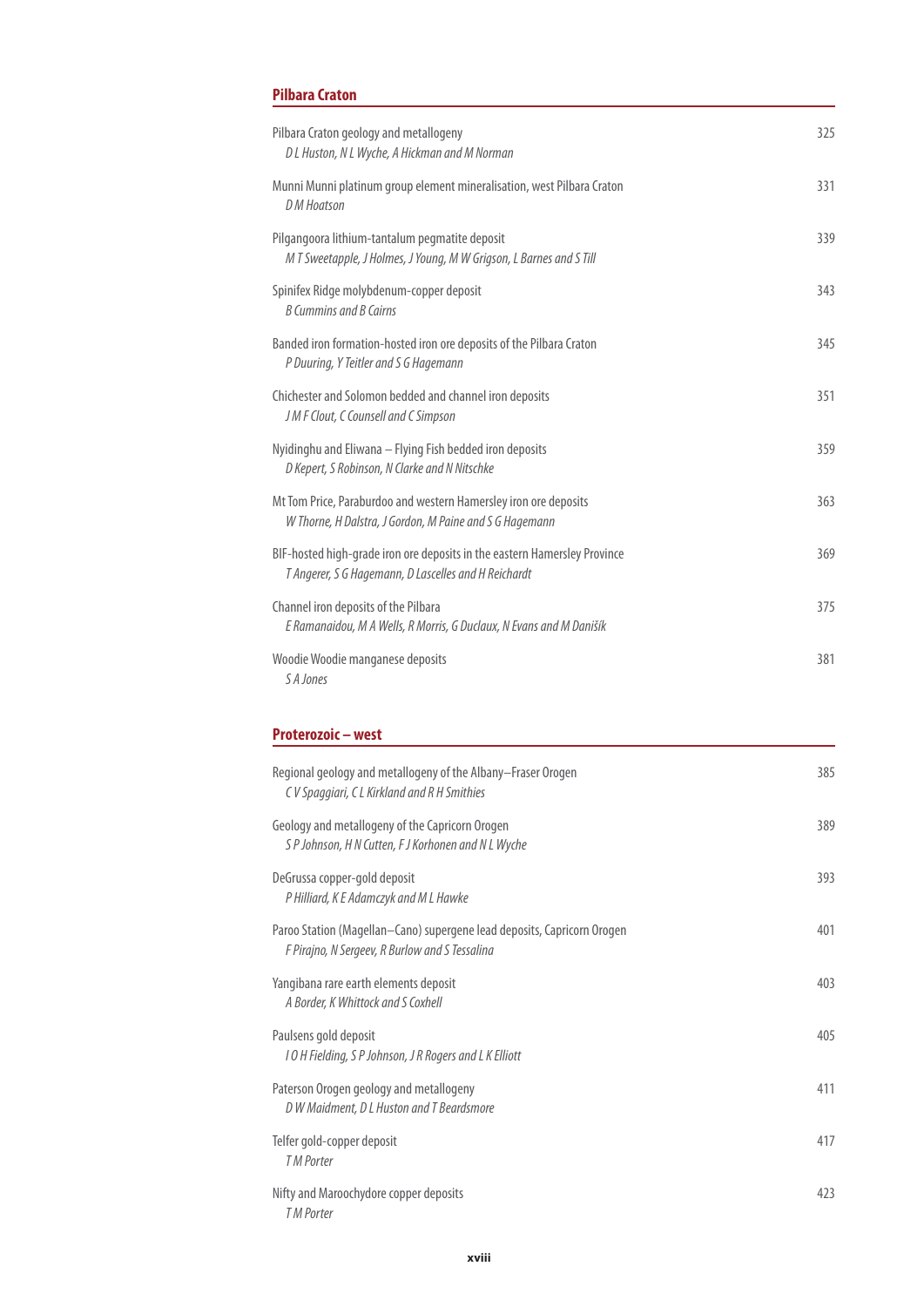| Kintyre uranium deposit<br>P Sinclair, D Ewington and D Thomas                                     | 427 |
|----------------------------------------------------------------------------------------------------|-----|
| Geology and metallogeny of the Kimberley Province<br>S Occhipinti, M Lindsay, I Tyler and A Aitken | 429 |
| Savannah nickel sulfide deposits<br>JD Hicks, SJ Barnes, M Le Vaillant and DR Mole                 | 435 |
| Zn-Pb-Ag deposits of the Lennard Shelf, Canning Basin<br>N A Reynolds and I A Copp                 | 441 |
| Admiral Bay Zn-Pb-Ag deposit of the Canning Basin<br>N A Reynolds and I A Copp                     | 445 |
| Manyingee uranium deposit<br>A Wilde, J-C Corbin and J Thom                                        | 449 |
| Proterozoic - north                                                                                |     |
| Pine Creek Orogen geology and metallogeny<br>J A Whelan, D F Close and I R Scrimgeour              | 451 |
| Alligator Rivers uranium province<br>A L L Browne                                                  | 457 |
| Ranger 3 Deeps uranium deposit<br>S Pevely, M Hinman and A McLellan                                | 461 |
| Browns Cu-Pb-Zn-Co-Ni deposit<br>G F Johansen and A Johnston                                       | 465 |
| Pine Creek gold province including Cosmo and Maud Creek<br>M J Edwards and S P Hitchman            | 467 |
| Mount Isa Cu-Pb-Zn deposit including George Fisher deposit<br>R Lilly, D Taylor and N Spanswick    | 473 |
| McArthur River Zn-Pb-Ag deposit<br><b>TM Porter</b>                                                | 479 |
| Teena zinc-lead deposit<br>M I Taylor, N E McMillan, I J Dalrymple and N Hayward                   | 483 |
| Century Zn-Pb-Ag deposits<br>A J O'Rourke, B N B Johnson and S King                                | 485 |
| Dugald River Zn-Pb-Ag deposit<br>J Broome and D Corley                                             | 493 |
| Mount Watson copper deposit<br>B Godsmark, B Dennis, L Cole, S Ryan and D Webb                     | 497 |
| Valhalla uranium deposit<br>A Wilde and W L Andrews                                                | 499 |
| Ernest Henry iron oxide copper-gold deposit<br>R Lilly, G Case and B Miller                        | 501 |
| Cannington Ag-Pb-Zn deposit<br>K Wright, B James and E Pucko                                       | 507 |
| Selwyn mineral field                                                                               | 513 |

M A McGeough and I L Faulkner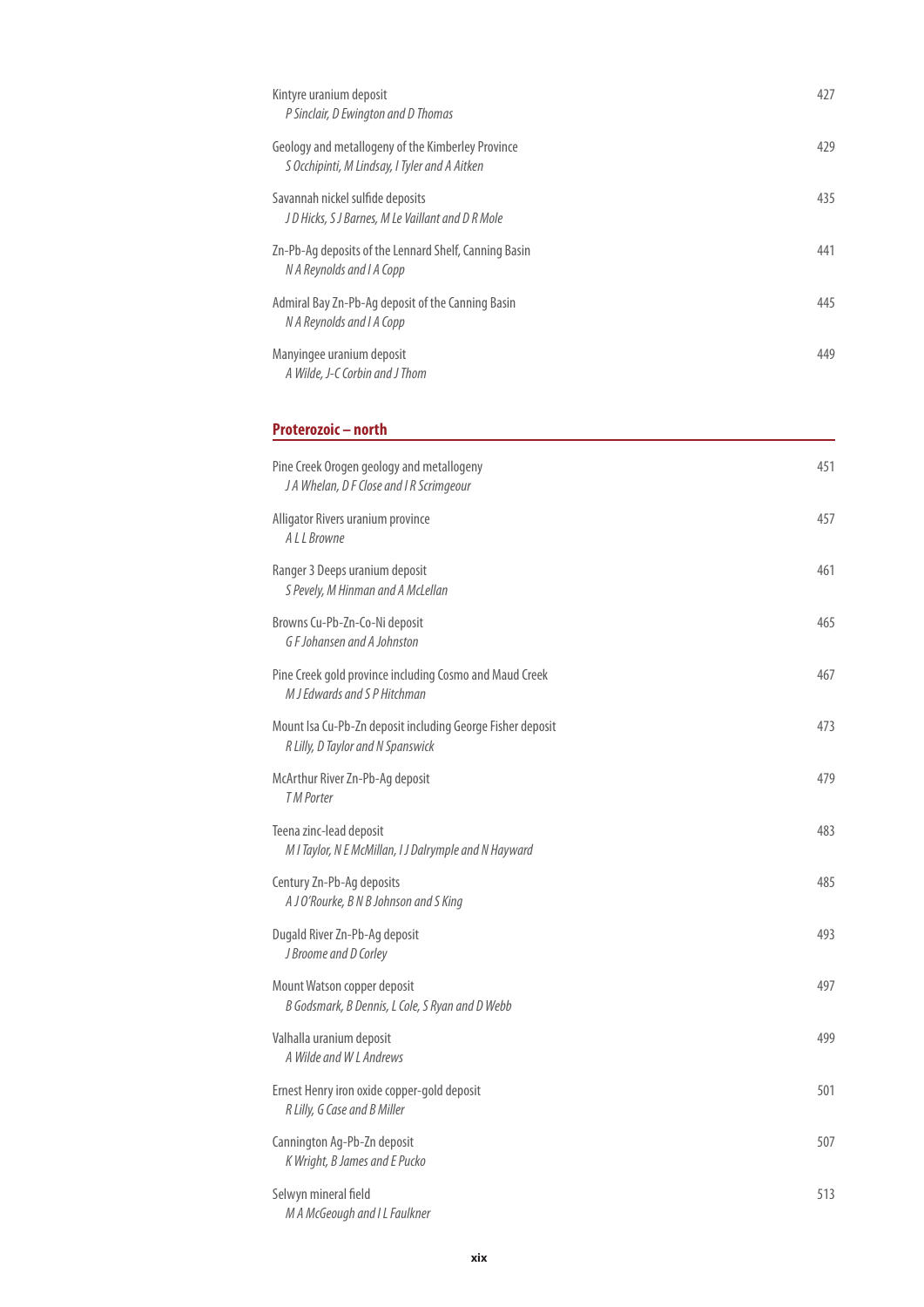| Merlin molybdenum-rhenium deposit<br>I L Faulkner and K G Phillips   | 519 |
|----------------------------------------------------------------------|-----|
| Mineral deposits in the Einasleigh district<br>T Lees and P Buckle   | 523 |
| Argyle (AK1) diamond deposit<br>G L Boxer, A L Jaques and M J Rayner | 527 |
| Merlin diamond deposit<br>TH Reddicliffe and M S Kammermann          | 533 |
| Georgina Basin phosphate deposits<br>JN Dunster and TJ Munson        | 535 |

### **Proterozoic – centre**

| Tennant Creek copper-gold deposits including Gecko, Goanna and Rover<br>A L G Cuison, G A Osborne, R T Bills, S C Russell, N Donnellan, R Burke and C G Drown | 539 |
|---------------------------------------------------------------------------------------------------------------------------------------------------------------|-----|
| Groote Eylandt and Bootu Creek manganese deposits<br>JD Harvey, CT Reddell and EP W Swindell                                                                  | 543 |
| Gold deposits of the Tanami gold province<br>A S Wygralak, D L Huston and T P Mernagh                                                                         | 547 |
| Dead Bullock Soak including Callie<br>W J Pendergast, M S Baggott and S Schmeider                                                                             | 551 |
| Jervois Cu-Ag-Pb-Zn-Au mineral field<br>M R Bennett, M V McGloin, S Schmid and P Schaubs                                                                      | 557 |
| Nolans Bore REE-P-U deposit<br>K J Hussey and J Goulevitch                                                                                                    | 561 |
| Molyhil tungsten-molybdenum deposit<br>M V McGloin and R S Bradey                                                                                             | 565 |
| Amadeus and Ngalia Basins - geology and metallogeny<br>CJ Edgoose                                                                                             | 567 |
| Bigrlyi uranium-vanadium deposit<br>W R Taylor and S Schmid                                                                                                   | 571 |
| Chandler salt deposit<br><b>JLivesey</b>                                                                                                                      | 575 |
| Musgrave Province regional geology and metallogeny<br>H M Howard, R A Dutch, D F Close and N L Wyche                                                          | 577 |
| Nebo-Babel and Succoth Ni-Cu - platinum group element deposits, west Musgrave Province<br>Z Seat, B A Grguric, J M A Hronsky and G J Miles                    | 581 |
| <b>Gawler and Curnamona Cratons</b>                                                                                                                           |     |
| Geology and metallogeny of the Gawler Craton<br>A I Reid                                                                                                      | 589 |
| Granulite-hosted Challenger gold deposit<br>A G Tomkins                                                                                                       | 595 |

| Olympic Dam iron oxide Cu-U-Au-Ag deposit                   | 601 |
|-------------------------------------------------------------|-----|
| K Ehrig, V S Kamenetsky, J McPhie, N J Cook and C L Ciobanu |     |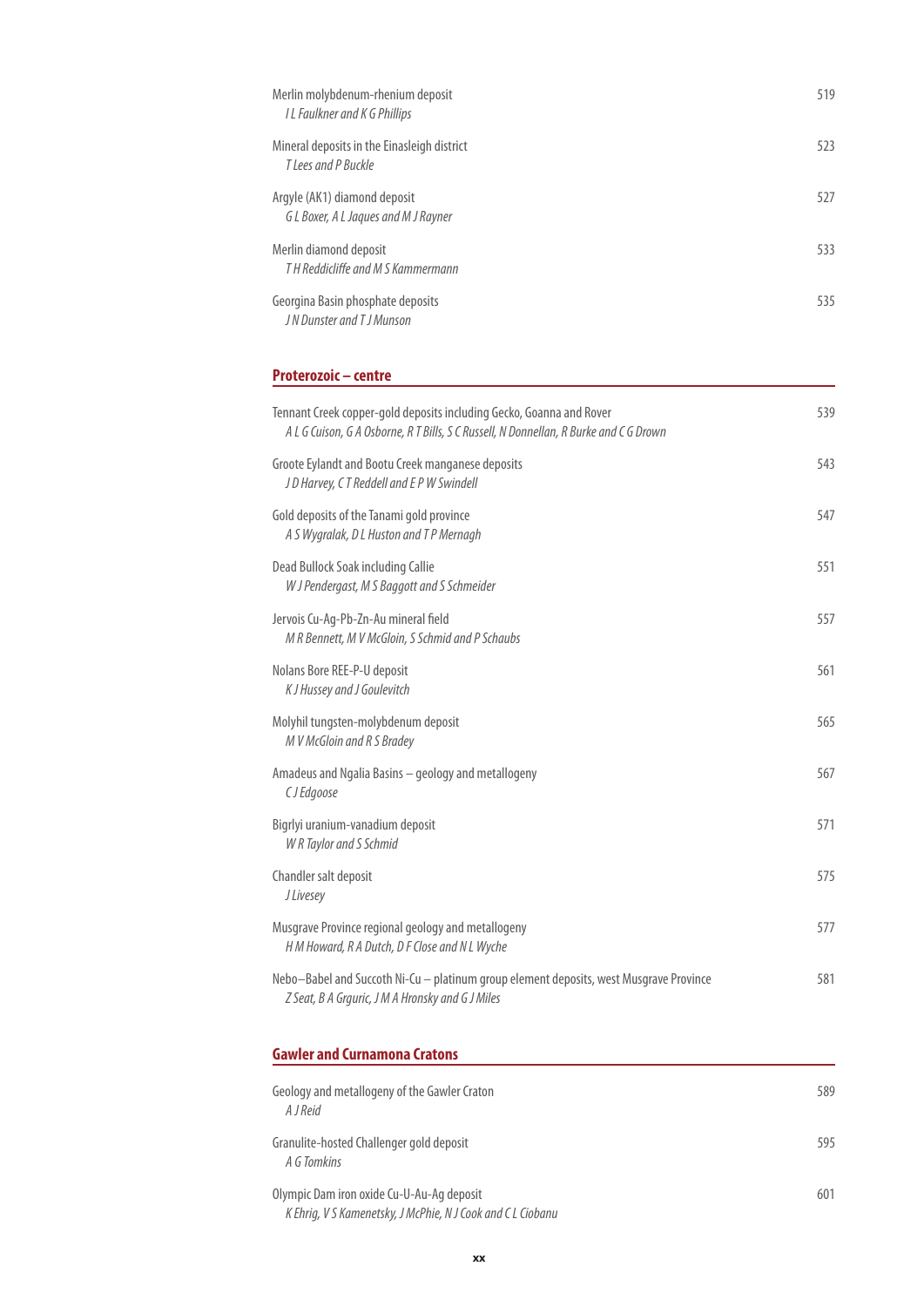| Prominent Hill copper-gold deposit<br>P Williams, H Freeman, I Anderson and R Holcombe                                    | 611 |
|---------------------------------------------------------------------------------------------------------------------------|-----|
| Carrapateena iron oxide Cu-Au-Ag-U deposit<br>M Sawyer, B Whittaker and J de Little                                       | 615 |
| Graphite deposits of the Eyre Peninsula<br>J L Keeling                                                                    | 621 |
| Iron ore deposits of the Hutchison Group, Eyre Peninsula<br>$D F$ Cronin                                                  | 625 |
| Menninnie Dam Pb-Zn-Ag and Paris Ag-Pb deposits<br>B E Nicolson, J A Anderson and K C Cross                               | 629 |
| Hillside iron oxide copper-gold deposit<br>G S Teale, P Say, N Green, H Forgan, C Went, M Twining and L Cole              | 631 |
| Curnamona Province - geological history and mineral systems<br>J A Fitzherbert and P M Downes                             | 635 |
| Broken Hill Pb-Zn-Ag deposit<br>I Groves and I Plimer                                                                     | 641 |
| Copper-gold deposits of the Benagerie Ridge, Curnamona Province<br>C Giles and T Just                                     | 647 |
| Razorback magnetite deposit<br><b>GL</b> England and T Thomas                                                             | 651 |
| Honeymoon, Beverley and Four Mile uranium deposits<br>M Z Abzalov, P K Williams and N A Inwood                            | 655 |
| <b>Delamerian Orogen</b>                                                                                                  |     |
|                                                                                                                           |     |
| Adelaide Geosyncline, Stuart Shelf, Kanmantoo Trough and Delamerian Orogen<br>W M Cowley                                  | 659 |
| Angas Zn-Pb-Ag-Au deposit<br><b>TM Porter</b>                                                                             | 665 |
| Kanmantoo copper deposits<br>P Rolley and M Wright                                                                        | 667 |
| Sedimentary magnesite deposits, Flinders Ranges<br>CM Horn, JL Keeling and J G Olliver                                    | 671 |
| Beltana non-sulfide zinc deposit<br>I Groves and C Carman                                                                 | 673 |
| <b>Tasmanides of north-east Australia</b>                                                                                 |     |
| Northcote and Tregoora gold-antimony deposits in the Hodgkinson Province                                                  | 677 |
| V A Lisitsin and T Jackson<br>Sn-W-Mo mineralisation in north-east Queensland                                             | 681 |
| Z Chang, G Clarke, Y Cheng, J Poblete and K Liu<br>Polymetallic massive sulfide deposits of the Mount Windsor Subprovince | 689 |
| S D Beams, T Bates, D L Huston and I J Morrison<br>Ben Lomond uranium deposit<br>W L Andrews and S Parker                 | 693 |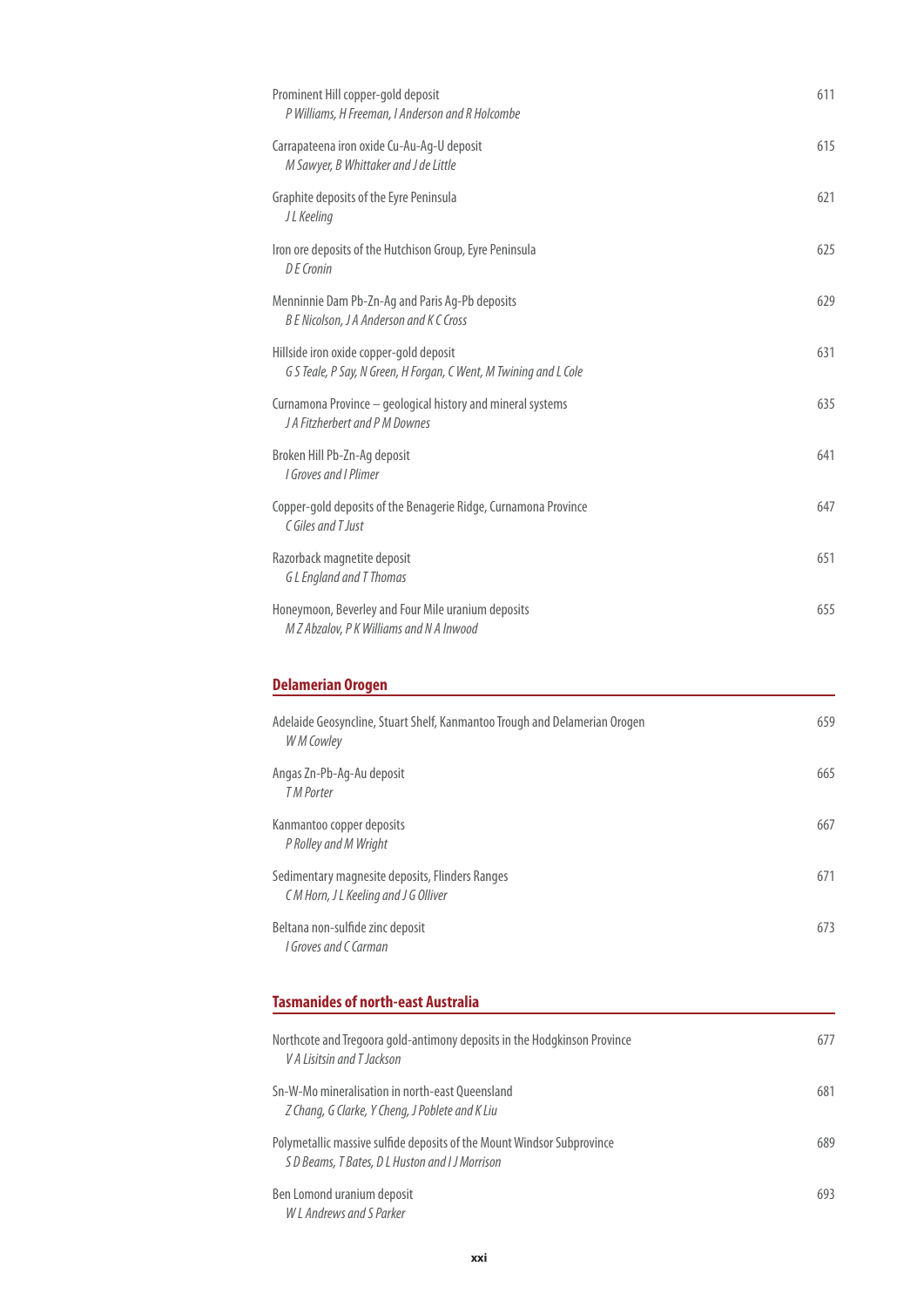| Mount Leyshon gold deposit<br>P J Wormald                                          | 697 |
|------------------------------------------------------------------------------------|-----|
| Ravenswood and Mount Wright gold deposits<br>N Lisowiec and G Morrison             | 705 |
| Mount Carlton gold deposit<br>J Dugdale and N Howard                               | 711 |
| Pajingo gold deposit<br>D J Osborne and C D Chambers                               | 717 |
| Cracow gold deposit<br>S Pike, B Spence, C Wilson and E Little                     | 721 |
| Mount Rawdon gold deposit<br>E Howard                                              | 723 |
| Twin Hills and Mount Gunyan silver deposits<br>DP Halloran, PM Ashley and JC Cooke | 725 |
|                                                                                    |     |

### **Lachlan Orogen**

| Mineralisation of the Lachlan Orogen<br>M J Hughes                                     | 729 |
|----------------------------------------------------------------------------------------|-----|
| Cobar district mineral field<br>R E Brown, J Coffey, J Hosken, C Johnston and M Lenard | 739 |
| Cobar copper-gold field<br>L Stander and R Berthelsen                                  | 747 |
| Girilambone copper district<br>P M Downes, C Raymond and J A Fitzherbert               | 751 |
| Cadia gold-copper deposits<br><b>TM Porter</b>                                         | 755 |
| McPhillamys gold deposit<br>T French, P Duerden, H Simmons and P Flitcroft             | 759 |
| Northparkes copper-gold deposits<br>J Owens, D Priest, C Jago and A Pacey              | 763 |
| Temora copper-gold deposits<br>D E Cronin, J Kitto, B Mowat, S Munro and M M Scott     | 771 |
| Cowal gold deposits, Lake Cowal<br>P R Balind, J Booth and P McInnes                   | 775 |
| Toongi rare metal deposit<br>D I Chalmers, T W Ransted and D G Meates                  | 779 |
| Woodlawn Zn-Cu-Pb-Ag deposit<br>P M Downes, S A Jones, D A von Perger and K Hine       | 781 |
| Tomingley gold deposits<br>D G Meates, T W Ransted and D I Chalmers                    | 785 |
| Dargues Reef gold deposit<br>A Lorrigan and G Cozens                                   | 787 |
| Fosterville gold deposit<br>S P Hitchman, N J Phillips and O J Greenberger             | 791 |